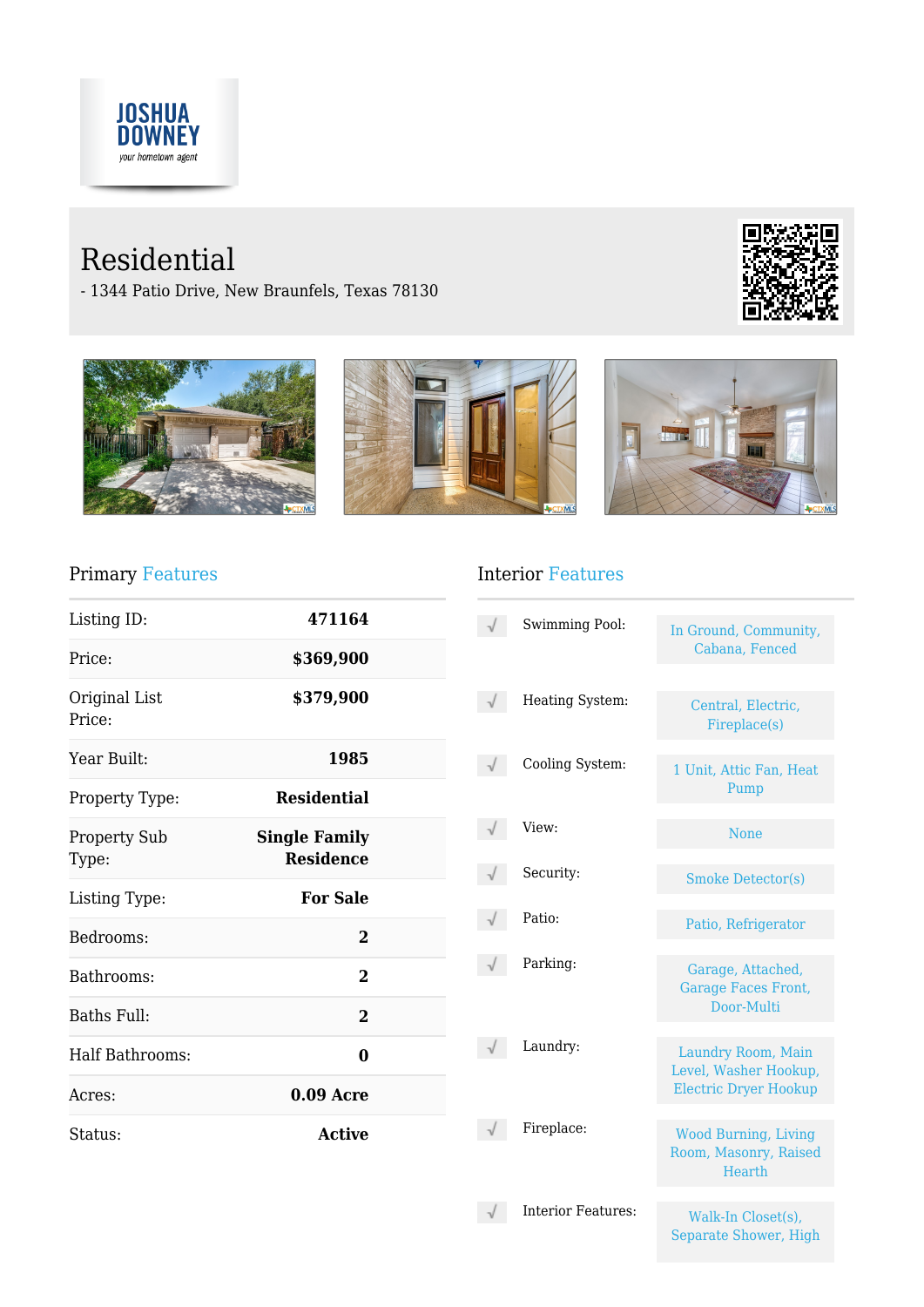Ceilings, Shower Only, Pantry, Split Bedrooms, Tub Shower, Open Floorplan, Ceiling Fan(s), Master Downstairs, Eatin Kitchen, Vaulted Ceiling(s), Bedroom on Main Level, Main Level Master, Double Vanity, Multiple Closets, His and Hers Closets, Cathedral Ceiling(s), Chandelier, Vanity, All Bedrooms Down

Available

#### Location Information

| Country:              | US                   |  |
|-----------------------|----------------------|--|
| State:                | TX                   |  |
| County:               | Comal                |  |
| City:                 | <b>New Braunfels</b> |  |
| Subdivision:          | <b>Kirkwood</b>      |  |
| Zipcode:              | 78130                |  |
| <b>Street Suffix:</b> | <b>Drive</b>         |  |
| Parcel Number:        | 33138                |  |

#### External Features

| <b>Exterior Features:</b>    | Patio, Rain Gutters                |
|------------------------------|------------------------------------|
| Fencing:                     | <b>High Fence, Masonry</b>         |
| Foundation:                  | Slab                               |
| Waterfront:                  | No                                 |
| List Office<br>Name:         | <b>RE/MAX River</b><br>Cities - NB |
| AssociationFee:              | \$0                                |
| AssociationFee:              | \$0                                |
| AssociationFeeF<br>requency: | \$0                                |
| AssociationFeeIn<br>cludes:  | \$0                                |

#### Additional

| $\sqrt{ }$ | Other Utilities: | <b>High Speed Internet</b> |
|------------|------------------|----------------------------|
|            |                  | Available, Electricity     |
|            |                  | Available, Water           |
|            |                  | Available, Phone           |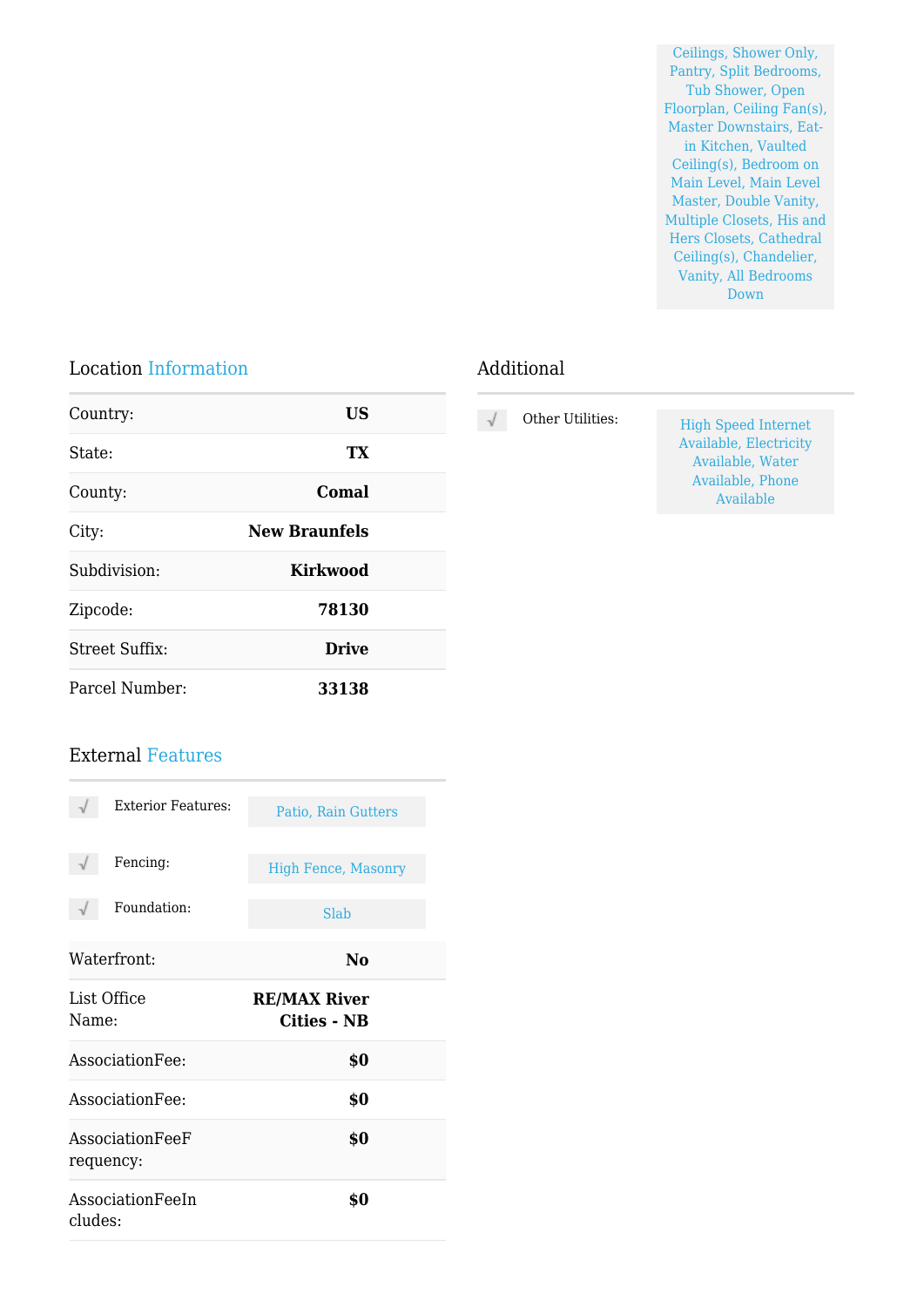Appliances: Dishwasher, Disposal, Range, Refrigerator, Dryer, Washer, Water Heater, Some Electric Appliances, Plumbed For Ice Maker, Electric Range, Electric Water Heater, Water Softener Owned, Wine Refrigerator, Vented Exhaust Fan

| AssociationFee:              | \$83                                                                             |
|------------------------------|----------------------------------------------------------------------------------|
| AssociationFeeF<br>requency: | \$0                                                                              |
| CommunityFeature<br>S:       | Street Lights, Sidewalks,<br><b>See Remarks, Community</b><br>Pool, Curbs, Other |
| ConstructionMat<br>erials:   | <b>Masonry</b>                                                                   |
| TaxYear:                     |                                                                                  |
| DaysOnMarket:                | 39                                                                               |
| GarageYN:                    | Yes                                                                              |
| GarageSpaces:                | $\overline{2}$                                                                   |
| Roof:<br>$\sqrt{}$           | Shingle, Composition                                                             |
| LivingArea:                  | 1,264 Sqft                                                                       |
| Levels:                      | One                                                                              |
| StreetDirSuffix:             | E                                                                                |
| StreetDirPrefix:             | W                                                                                |
| Flooring:                    | Tile, Ceramic Tile                                                               |
| FrontageType:                | <b>Other</b>                                                                     |
| ExistingLeaseTy<br>pe:       | <b>Not for Lease</b>                                                             |
| Sewer:                       | Public Sewer, Not<br>Connected (nearby)                                          |
| TaxAnnualAmou<br>nt:         | \$0                                                                              |
| NewConstructio<br>nYN:       | Yes                                                                              |
| DirectionFaces:              | <b>Northeast</b>                                                                 |